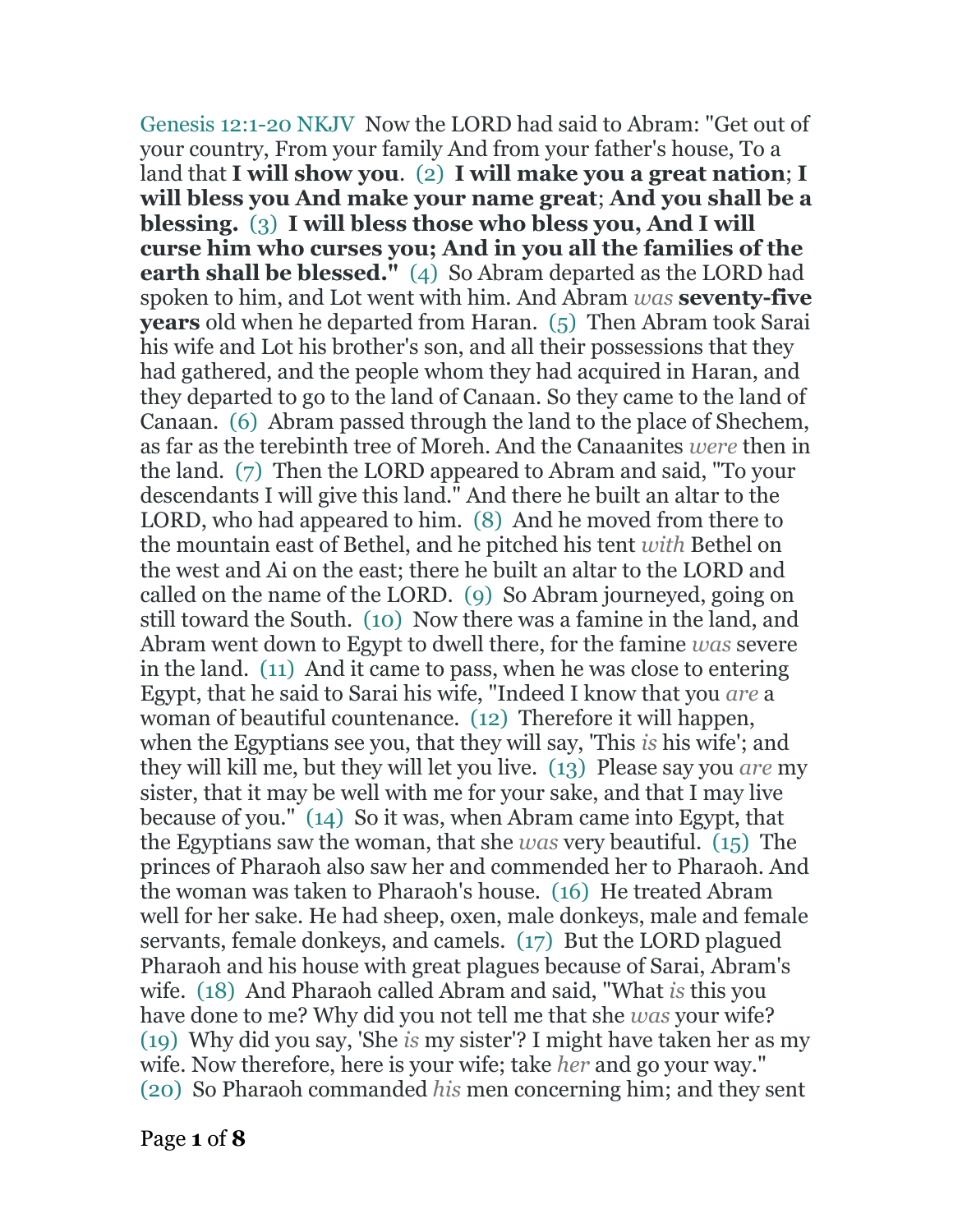him away, with his wife and all that he had.

Genesis 13:1-18 NKJV Then Abram went up from Egypt, he and his wife and all that he had, and Lot with him, to the South. (2) Abram *was* very rich in livestock, in silver, and in gold. (3) And he went on his journey from the South as far as Bethel, to the place where his tent had been at the beginning, between Bethel and Ai, (4) to the place of the altar which he had made there at first. And there Abram called on the name of the LORD. (5) Lot also, who went with Abram, had flocks and herds and tents. (6) Now the land was not able to support them, that they might dwell together, for their possessions were so great that they could not dwell together. (7) And there was strife between the herdsmen of Abram's livestock and the herdsmen of Lot's livestock. The Canaanites and the Perizzites then dwelt in the land. (8) So Abram said to Lot, "Please let there be no strife between you and me, and between my herdsmen and your herdsmen; for we *are* brethren. (9) *Is* not the whole land before you? Please separate from me. If *you take* the left, then I will go to the right; or, if *you go* to the right, then I will go to the left." (10) And Lot lifted his eyes and saw all the plain of Jordan, that it *was* well watered everywhere (before the LORD destroyed Sodom and Gomorrah) like the garden of the LORD, like the land of Egypt as you go toward Zoar. (11) Then Lot chose for himself all the plain of Jordan, and Lot journeyed east. And they separated from each other. (12) Abram dwelt in the land of Canaan, and Lot dwelt in the cities of the plain and pitched *his* tent even as far as Sodom. (13) But the men of Sodom *were* exceedingly wicked and sinful against the LORD. (14) And the LORD said to Abram, after Lot had separated from him: "Lift your eyes now and look from the place where you are—northward, southward, eastward, and westward; (15) for all the land which you see I give to you and your descendants forever. (16) And I will make your descendants as the dust of the earth; so that if a man could number the dust of the earth, *then* your descendants also could be numbered. (17) Arise, walk in the land through its length and its width, for I give it to you." (18) Then Abram moved *his* tent, and went and dwelt by the terebinth trees of Mamre, which *are* in Hebron, and built an altar there to the LORD.

Genesis 14:1-24 NKJV And it came to pass in the days of Amraphel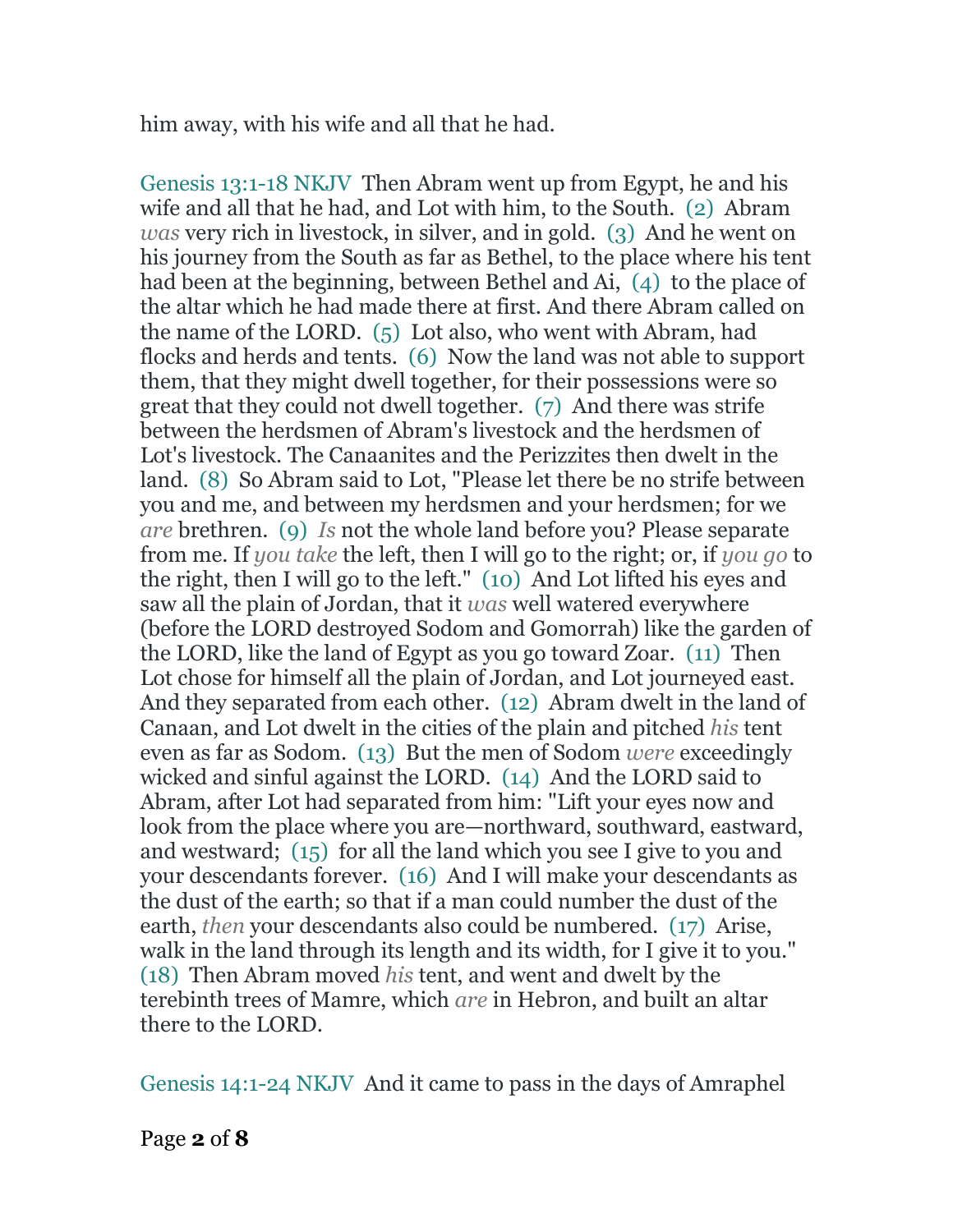king of Shinar, Arioch king of Ellasar, Chedorlaomer king of Elam, and Tidal king of nations, (2) that they made war with Bera king of Sodom, Birsha king of Gomorrah, Shinab king of Admah, Shemeber king of Zeboiim, and the king of Bela (that is, Zoar). (3) All these joined together in the Valley of Siddim (that is, the Salt Sea). (4) Twelve years they served Chedorlaomer, and in the thirteenth year they rebelled. (5) In the fourteenth year Chedorlaomer and the kings that *were* with him came and attacked the Rephaim in Ashteroth Karnaim, the Zuzim in Ham, the Emim in Shaveh Kiriathaim, (6) and the Horites in their mountain of Seir, as far as El Paran, which *is* by the wilderness. (7) Then they turned back and came to En Mishpat (that *is,* Kadesh), and attacked all the country of the Amalekites, and also the Amorites who dwelt in Hazezon Tamar. (8) And the king of Sodom, the king of Gomorrah, the king of Admah, the king of Zeboiim, and the king of Bela (that *is,* Zoar) went out and joined together in battle in the Valley of Siddim (9) against Chedorlaomer king of Elam, Tidal king of nations, Amraphel king of Shinar, and Arioch king of Ellasar—four kings against five. (10) Now the Valley of Siddim *was full of* asphalt pits; and the kings of Sodom and Gomorrah fled; *some* fell there, and the remainder fled to the mountains. (11) Then they took all the goods of Sodom and Gomorrah, and all their provisions, and went their way. (12) They also took Lot, Abram's brother's son who dwelt in Sodom, and his goods, and departed. (13) Then one who had escaped came and told Abram the Hebrew, for he dwelt by the terebinth trees of Mamre the Amorite, brother of Eshcol and brother of Aner; and they *were* allies with Abram. (14) Now when Abram heard that his brother was taken captive, he armed his three hundred and eighteen trained *servants* who were born in his own house, and went in pursuit as far as Dan. (15) He divided his forces against them by night, and he and his servants attacked them and pursued them as far as Hobah, which *is* north of Damascus. (16) So he brought back all the goods, and also brought back his brother Lot and his goods, as well as the women and the people. (17) And the king of Sodom went out to meet him at the Valley of Shaveh (that *is,* the King's Valley), after his return from the defeat of Chedorlaomer and the kings who *were* with him. (18) Then Melchizedek king of Salem brought out bread and wine; he *was* the priest of God Most High. (19) And he blessed him and said: "Blessed be Abram of God Most High, Possessor of heaven and earth; (20) And blessed be God Most High, Who has delivered your enemies into

Page **3** of **8**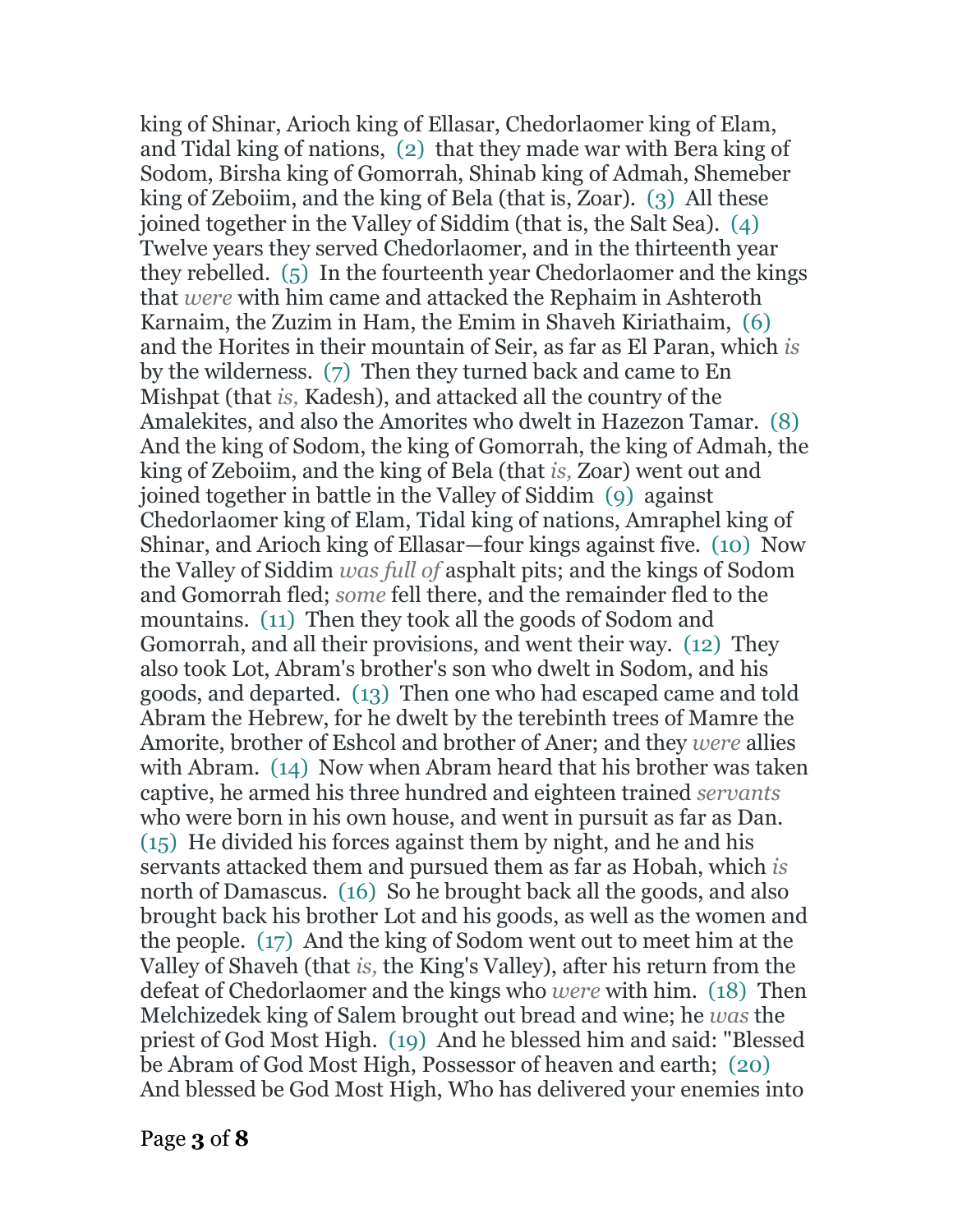your hand." And he gave him a tithe of all. (21) Now the king of Sodom said to Abram, "Give me the persons, and take the goods for yourself." (22) But Abram said to the king of Sodom, "I have raised my hand to the LORD, God Most High, the Possessor of heaven and earth, (23) that I *will take* nothing, from a thread to a sandal strap, and that I will not take anything that *is* yours, lest you should say, 'I have made Abram rich' $-$  (24) except only what the young men have eaten, and the portion of the men who went with me: Aner, Eshcol, and Mamre; let them take their portion."

Genesis 15:1-21 NKJV After these things the word of the LORD came to Abram in a vision, saying, "Do not be afraid, Abram. I *am* your shield, your exceedingly great reward." (2) But Abram said, "Lord GOD, what will You give me, seeing I go childless, and the heir of my house *is* Eliezer of Damascus?" (3) Then Abram said, "Look, You have given me no offspring; indeed one born in my house is my heir!" (4) And behold, the word of the LORD *came* to him, saying, "This one shall not be your heir, but one who will come from your own body shall be your heir." (5) Then He brought him outside and said, "Look now toward heaven, and count the stars if you are able to number them." And He said to him, "So shall your descendants be." (6) And he believed in the LORD, and He accounted it to him for righteousness. (7) Then He said to him, "I *am* the LORD, who brought you out of Ur of the Chaldeans, to give you this land to inherit it." (8) And he said, "Lord GOD, how shall I know that I will inherit it?" (9) So He said to him, "Bring Me a three-year-old heifer, a three-year-old female goat, a three-year-old ram, a turtledove, and a young pigeon." (10) Then he brought all these to Him and cut them in two, down the middle, and placed each piece opposite the other; but he did not cut the birds in two. (11) And when the vultures came down on the carcasses, Abram drove them away. (12) Now when the sun was going down, a deep sleep fell upon Abram; and behold, horror *and* great darkness fell upon him. (13) Then He said to Abram: "Know certainly that your descendants will be strangers in a land *that is* not theirs, and will serve them, and they will afflict them four hundred years. (14) And also the nation whom they serve I will judge; afterward they shall come out with great possessions. (15) Now as for you, you shall go to your fathers in peace; you shall be buried at a good old age. (16) But in the fourth generation they shall return here, for the iniquity of the Amorites *is* not yet complete." (17)

Page **4** of **8**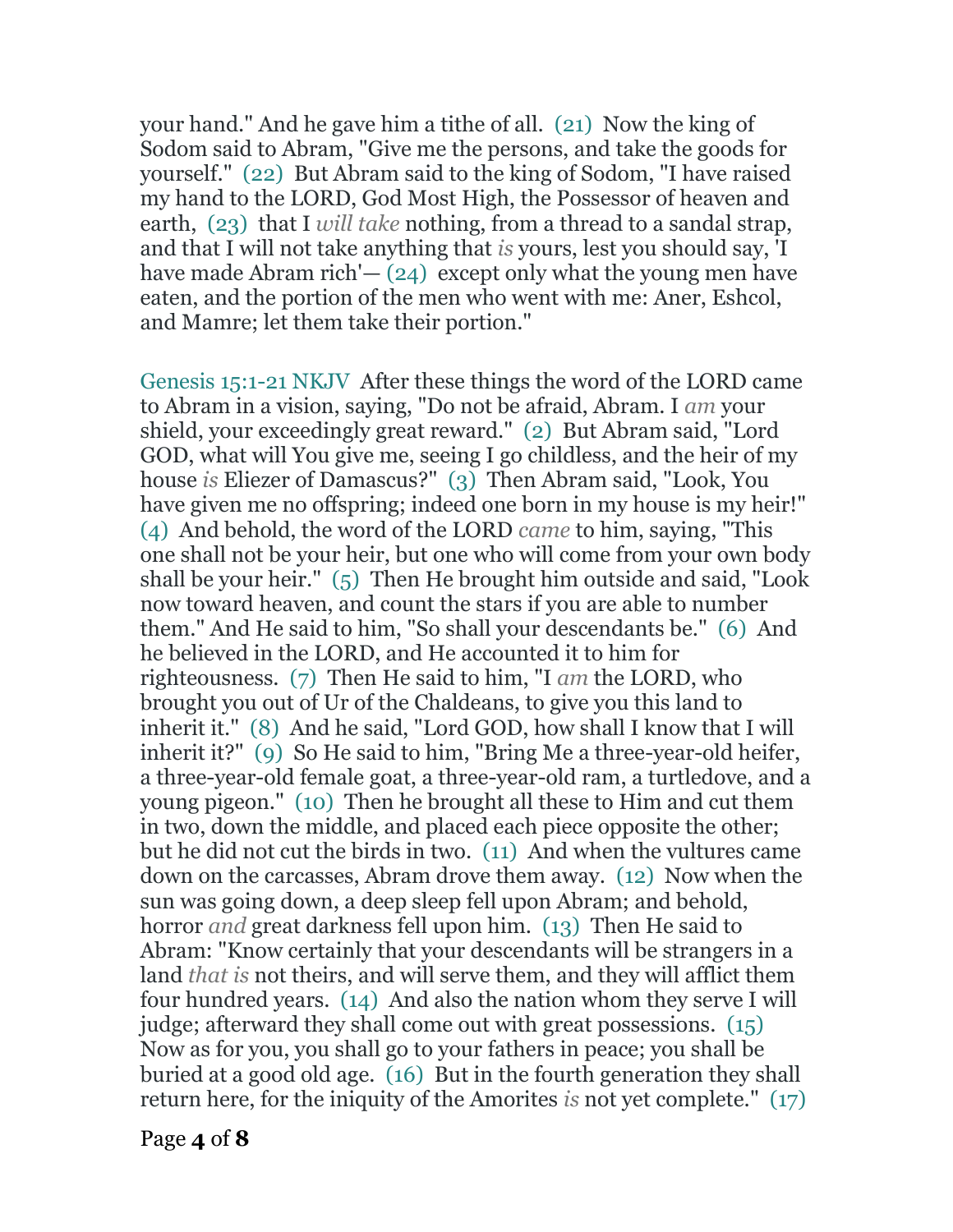And it came to pass, when the sun went down and it was dark, that behold, there appeared a smoking oven and a burning torch that passed between those pieces. (18) On the same day the LORD made a covenant with Abram, saying: "To your descendants I have given this land, from the river of Egypt to the great river, the River Euphrates— (19) the Kenites, the Kenezzites, the Kadmonites, (20) the Hittites, the Perizzites, the Rephaim, (21) the Amorites, the Canaanites, the Girgashites, and the Jebusites."

Last week we discussed the reasons for the world-wide flood. We learned how Satan tried to corrupt the gene-pool. Why did he try this? Because God made a promise to Adam and Eve. The Seed of a woman would bear the One who would crush the head of Satan and thus stop him from deceiving the world, and wreaking havoc with those who were made in the image of God and especially God's children of faith.

Because "the wickedness of man *was* great in the earth, and *that* every intent of the thoughts of his heart *was* only evil continually", God had to cleanse the world and begin again. Therefore, the world would have to wait longer for the Promised Seed to be born. The corrupted world and everything in it except for 8 people and all the animals that God brought them to keep safe in the ark, were to be destroyed by a flood.

One of the eight persons was the head of the family. His name was Noah. Noah was a righteous and perfect man in the sight of the LORD. But Noah carried something in his flesh that would disqualify him from entering heaven: sin. But Noah found grace in the eyes of the LORD and therefore, it was grace that saved Noah and in fact, the whole world. Why did God do this? It was for the same reason nearly 4000 years later: God love the world He had created. God's grace was the cause of Noah's faith that would carry him through the turbulent waters and back on dry land once again.

The members of the Godhead determined even before the foundations of the earth were laid, the Who, What, When, Where, Why and How of this Promised Seed. Every "whosoever" that would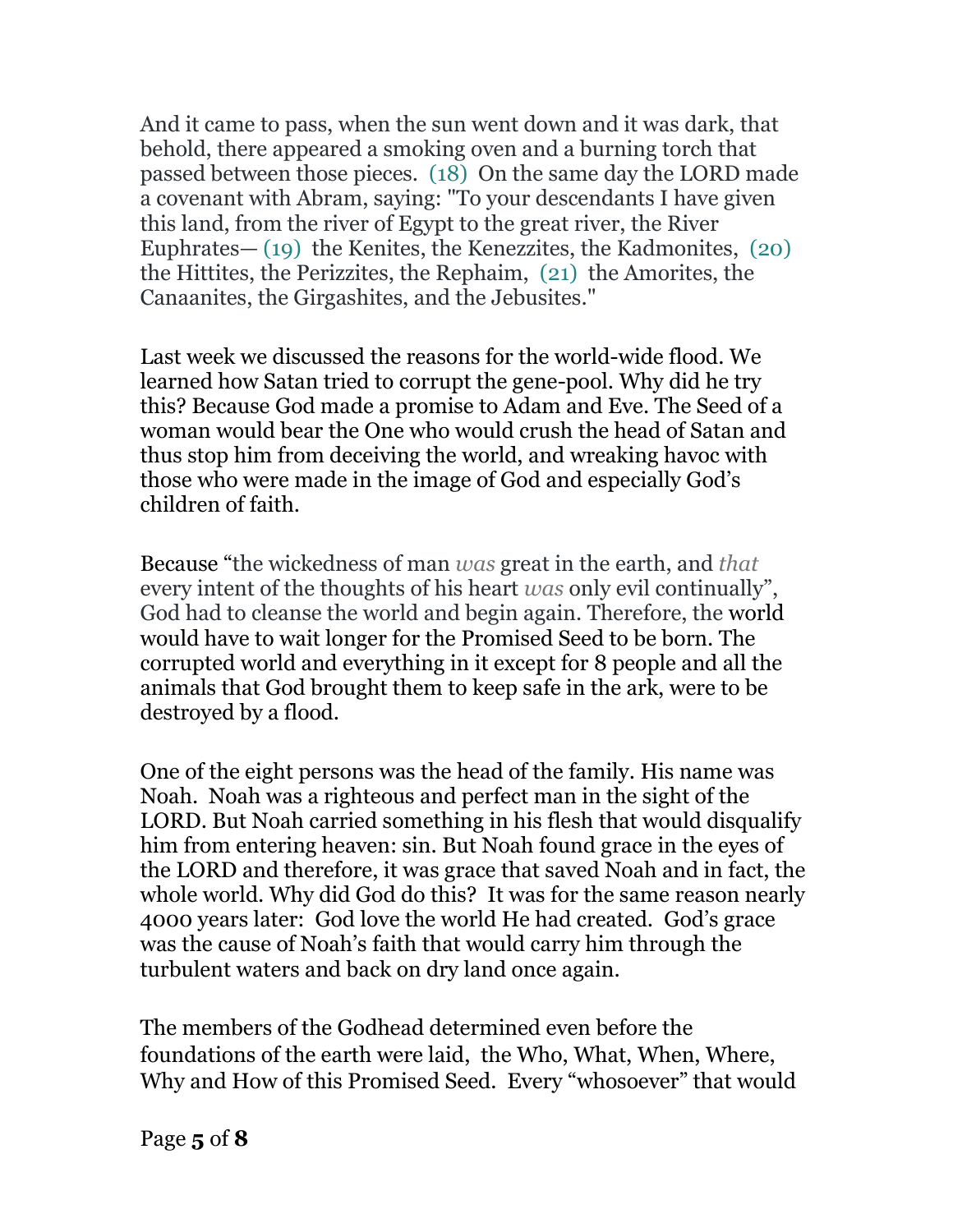believe was thought of. Every other "whosoever" who loved the darkness rather than the Light was cause for great grief. But I still believe that our lack of understanding of the plan should not be a cause for disbelieve. Of the infinite number of possible plans considered by the Father, Son and Holy Spirit, the one revealed to us in the 66 Books of the Bible and confirmed by the Holy Spirit, is the most perfect plan of all. It is pure pride on steroids that causes people to question His plan.

Our passage today answered or hinted at the answers to many of the "Who, What, When, Where, Why and How" questions. The "why" is obvious from Genesis 3: the fall of man and the need to restore mankind's relationship with their God. We know from Genesis 3:15 that there would be a promised Seed and this Seed would be a man. We know part of the "what": He will crush the head of Satan. In today's passage, we learn of the "where": in the land called Canaan that was occupied by pagan peoples. We learned a little more about the Seed: He would be a descendent of a man named Abram who would be the father of a great nation and innumerable nations.

Abram, in a sense, begins to answer the "how" but there's more to it than a man and his family moving from one heathen land to another. The biggest mystery was the "when". This timing was a huge test for mankind: It was a multipart test: 1) Will mankind trust God and believe His promises to reconcile the world while **waiting** on the Seed to come? 2) will mankind have the faith, courage and strength to endure and overcome the ruler of this world and his lies, his destruction, and his fearmongering. 2) will mankind's desire for material things outweigh the need for God's spiritual blessings?

Abram is a strange character. The strangest thing seems to be that he knew the God of his ancestors while living in a pagan world. He may have even known Noah and Seth who lived to the time of Abram. But what He understood about the God he knew was about to be challenged as one tests and purifies gold and silver.

Abram obeyed God when He told him to leave his country and family and head to Canaan, but it appears that like us, his faith wavered. It didn't impact his relationship with the LORD, but it did perhaps delay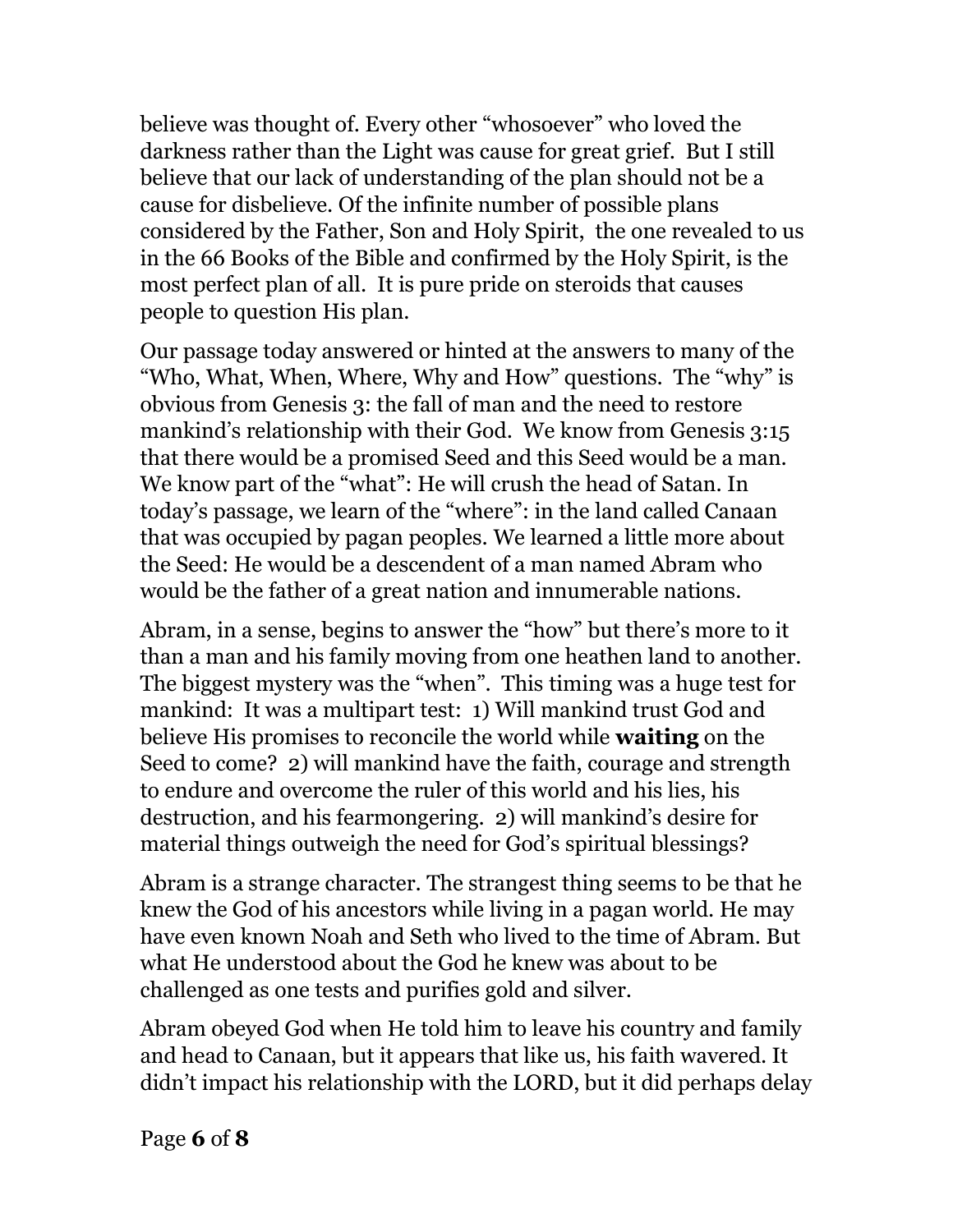the LORD as He waited for Abram to "catch up" (so to speak). So, after being told to go to Canaan, there was time spent in Haran.

It was God who told him to "get a move on". Abram obeyed but not completely. He brought his nephew Lot along. Then he didn't stay in Canaan during a famine but went to Egypt. These two lapses were also due to his wavering faith. Both lapses had consequences: he could have been killed by the Egyptians and worse, his wife Sarai may have been impregnated and by God's standards, corrupted by Pharoah. Sarai was barren for a reason: she had to bear the son of Abram, a son of a promise from the LORD! Then there's Lot who caused all kinds of trouble for Abram including wars and a division of the land that was all promised to Abram. But the promises of God stand as an unmovable mountain.

And the History of Abram up to this point is a picture of our lives because **we too** have been promised a land, a heavenly country. **We too** are awaiting the coming of the LORD because **We too** have been given a precious promise of His second return. **We too** have been called out of the world of paganism, heathenism, abominations and wickedness. **We too** have been asked to live by faith and not by sight. And, **like Abram**, we sometimes walk in obedience and faith and sometimes we choose otherwise. And, **like Abram**, we too have God's grace when we fail or when we sin because the promises of God are "yes and amen" in Christ Jesus today as much as they were back in Abram's day, for our God is the same yesterday, today and forever!

And one other way that Abram's life **may** be like ours. If we are not raptured before we die, it should be said of us that we…

"…died in faith, not having received the promises, but having seen them afar off were assured of them, embraced *them* and confessed that they were strangers and pilgrims on the earth. (14) For those who say such things declare plainly that they seek a homeland. (15) And truly if they had called to mind that *country* from which they had come out, they would have had opportunity to return. (16) But now they desire a better, that is, a heavenly *country.* Therefore God is not ashamed to be called their God, for He has prepared a city for them." Hebrews 11:13-16 NKJV